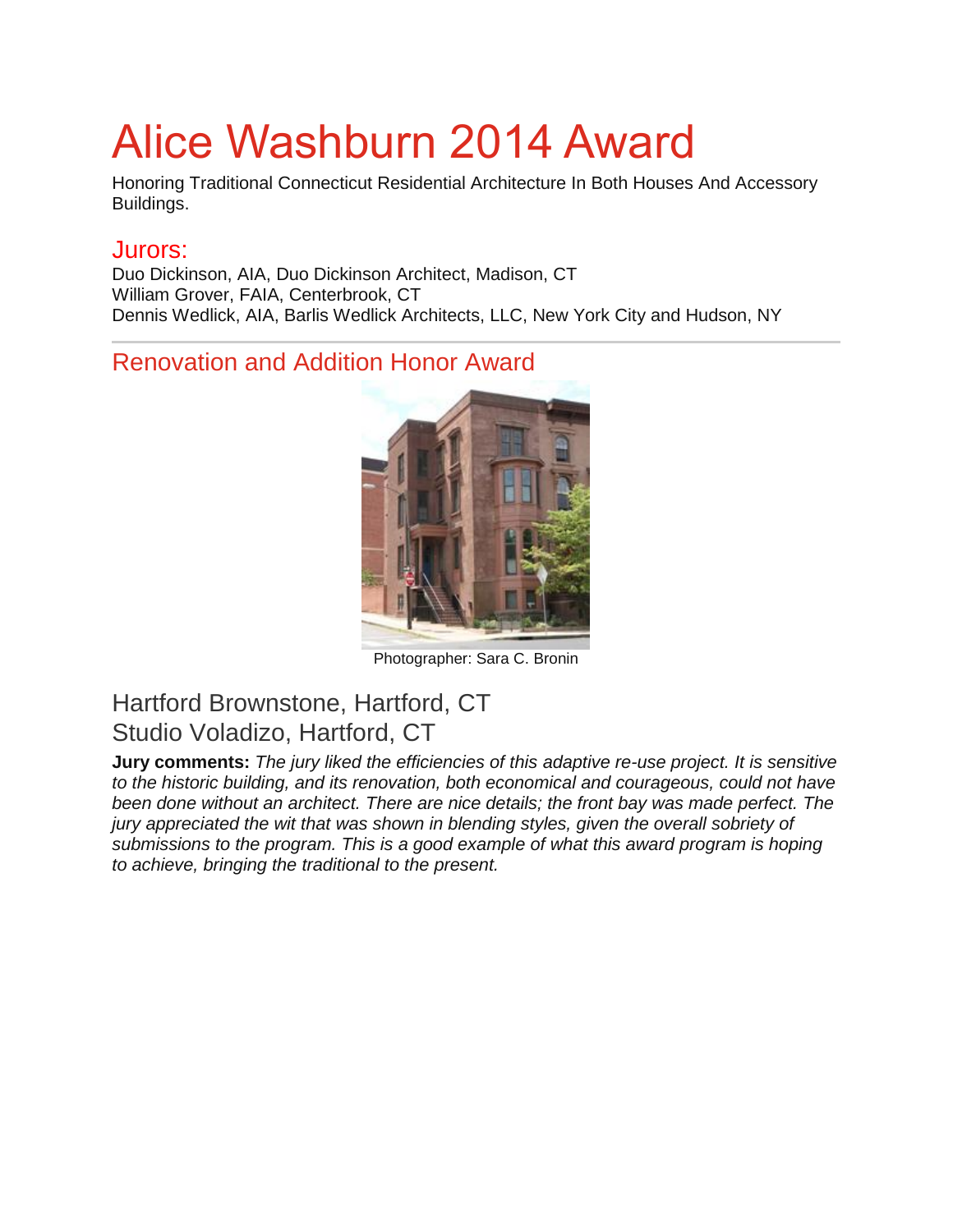#### New Construction Merit Award



Photographer: Neil Landino, Jr.

## Boxwood House

Saniee Architects LLC, Greenwich, CT

**Jury comments:** *This is a model of restraint for a large project. It is innovative, yet uses traditional forms and details to mitigate the potential of size to overwhelm the site..*

#### Accessory Building Merit Award



Photographer: Jim Fiora

#### Driveway Chic Arbonies King Vlock, PC, Branford, CT

**Jury comments:** *The architect displays an economical, resourceful approach to budget. The project stood out for its sensitivity to the integration of architecture and landscape. Siting, porch, deck, and out- building are all well thought out.*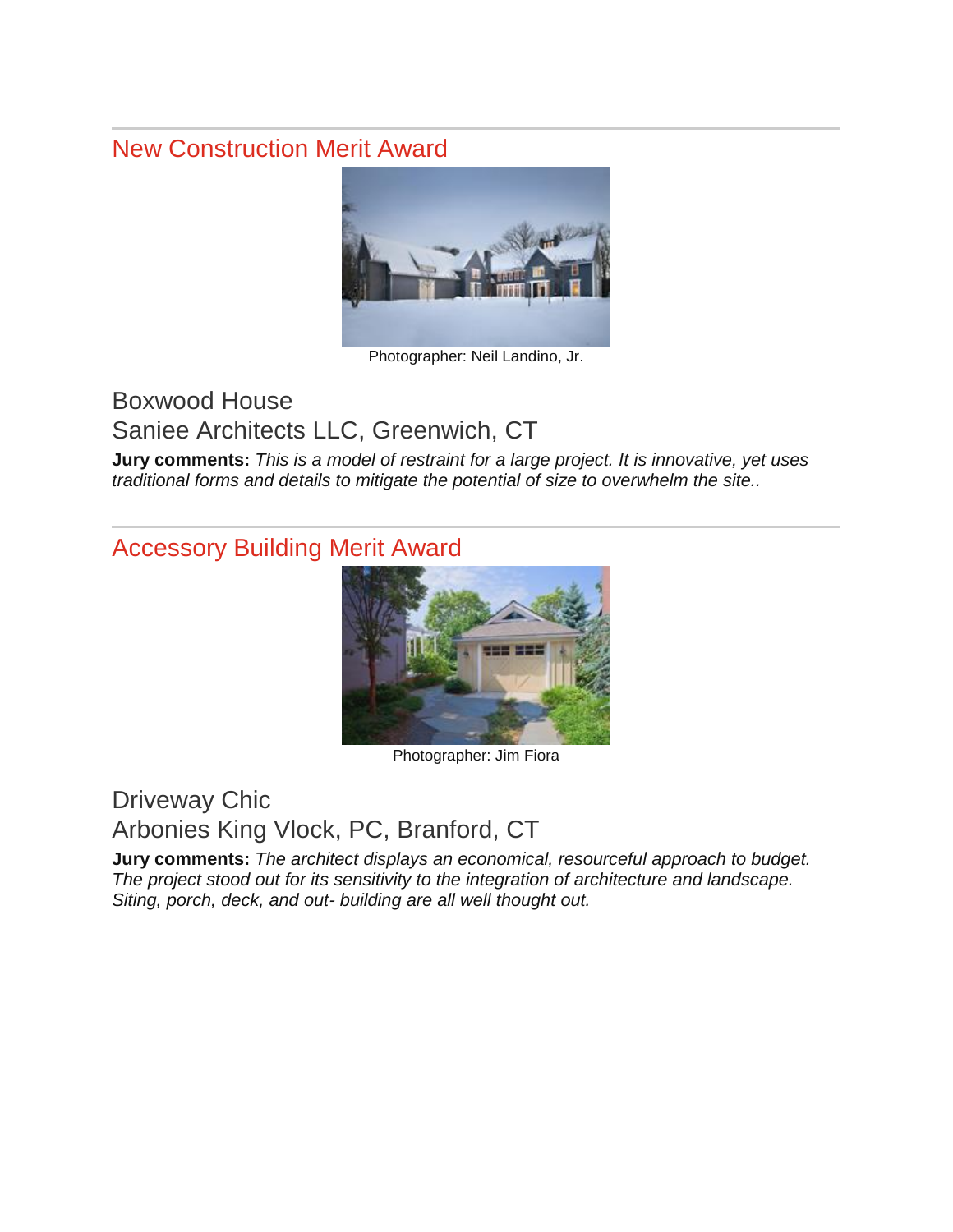#### Combined Renovation and Addition and Accessory Building Honorable Mention



Photographer: Stacy Bass

# Country Lane House

# J.P. Franzen Associates Architects, PC, Southport, CT

**Jury comments:** *In this combined award, the jury noted the example of restraint. The architect did an excellent job of maintaining the existing structure, with its great character, while still adapting it to the needs of its present family. It was reasonable to maintain the existing house but to expand usefulness by adding the three car barn with additional living space. The garage itself is rendered in a wonderfully complementary way.*

#### New Construction Honorable Mention



Photographer: Nicholas Rotondi

French Normandy Residence, Greenwich, CT Charles Hilton Architects, Greenwich, CT

**Jury comments:** *The jury awarded honorable mention for the craftsmanship and detailing of this project. This is a tour de force, with exquisite craftsmanship, good proportions, and magnificent detailing.*